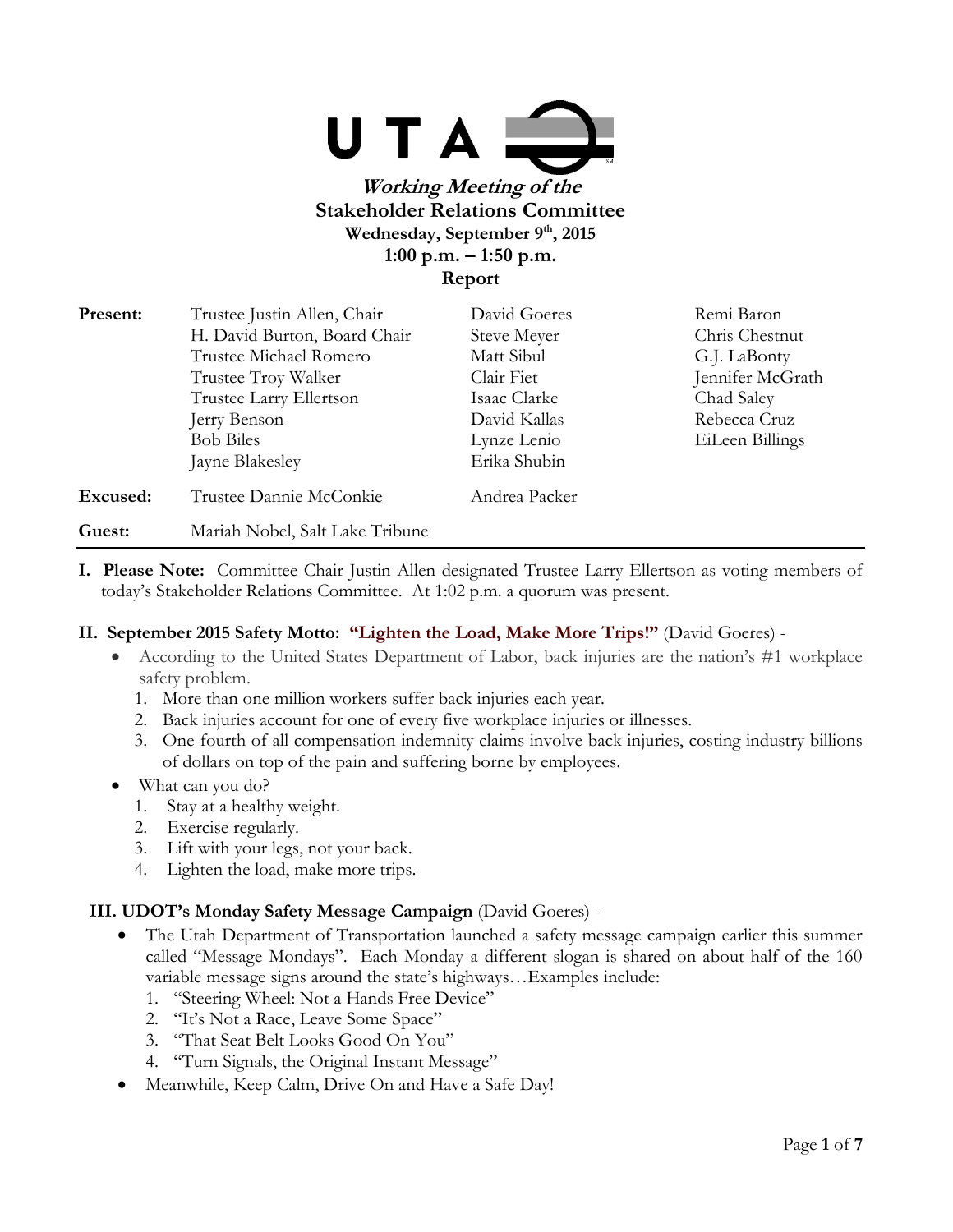## **Action Items:**

## **IV. Approve May 13th, 2015 Stakeholder Relations Committee Meeting Report** (Justin Allen) -

- Trustee Troy Walker moved to approve the May  $13<sup>th</sup>$ , 2015, Stakeholder Relations Committee report, as written.
- Trustee Michael Romero seconded the motion, motion passed unanimously.

# **Information Items:**

## **V. Local Option Update** (David Kallas) -

- The Board of Trustees recently drafted and approved a Resolution outlining the intended use of funds if the proposed Local Option Sales Tax is approved. In this resolution, the UTA Board of Trustees resolves to increase and enhance transit service, if approved by the voters:
	- 1. Emphasis on Bus Service: The Authority will give primary focus and priority to improvements in bus service and technology. Some changes in rail service will be made to meet demand and to coordinate with bus schedules.
	- 2. Wherever bus or rail service is enhanced, UTA will examine enhanced paratransit services for people with disabilities.
	- 3. Frequency of Service: UTA will examine and increase the frequency of service on many routes, making it easier for riders to utilize and connect within the transit system.
	- 4. Span of Service: UTA will extend many routes later into the evening, and some earlier in the morning, to allow transit patrons better connectivity to their jobs, education, entertainment and community activities.
	- 5. Weekend Service: UTA will make more transportation options available on weekends.
	- 6. First/Last Mile Solutions: UTA will work to facilitate improved access to service on foot and bicycle, via sidewalks, paths and trails.
	- 7. Bus Stop Shelters, Amenities and Improvements: UTA will enhance the transit experience by expanding the number of shelters and improving accessibility at bus stops.
	- 8. Mobility Management: UTA will expand its programs and services to assist human service agencies that provide transportation as part of their activities.
	- 9. Facilities and Equipment: UTA will acquire and construct whatever equipment and facilities may be necessary to provide all the items stated above.
- The Authority will conduct a lawful open, transparent and public process, in consultation with stakeholders and the public to determine the routes and locations that will receive enhanced services and amenities.
- Funding will be applied through the service area, in an equitable manner consistent with the proportion of tax dollars received from the counties in which the tax is levied and assessed, and will provide a summary of new funding related expenditures as part of UTA's annual geographic equity analysis report.
- $\bullet$  Interim President/CEO Jerry Benson stated that on November  $3<sup>rd</sup>$ , the residents along the Wasatch Front will determine an issue that will have significance to UTA in the form of a local sales tax funding transportation. This issue will be identified on the ballot as "Proposition One" and will determine whether there will be a one-cent increase in sales taxes for every four dollars in sales. If passed, 40% of those funds would go the UTA to increase service. Because UTA is impacted directly by the outcome of the voting, there are restrictions relative to what UTA employees can and cannot say or do during the election period:
	- 1. Employees *cannot* use UTA resources to express a position on Proposition One. This means we cannot express personal opinions on the issue during work time, on a work computer, with a work email, or in a UTA vehicle or uniform.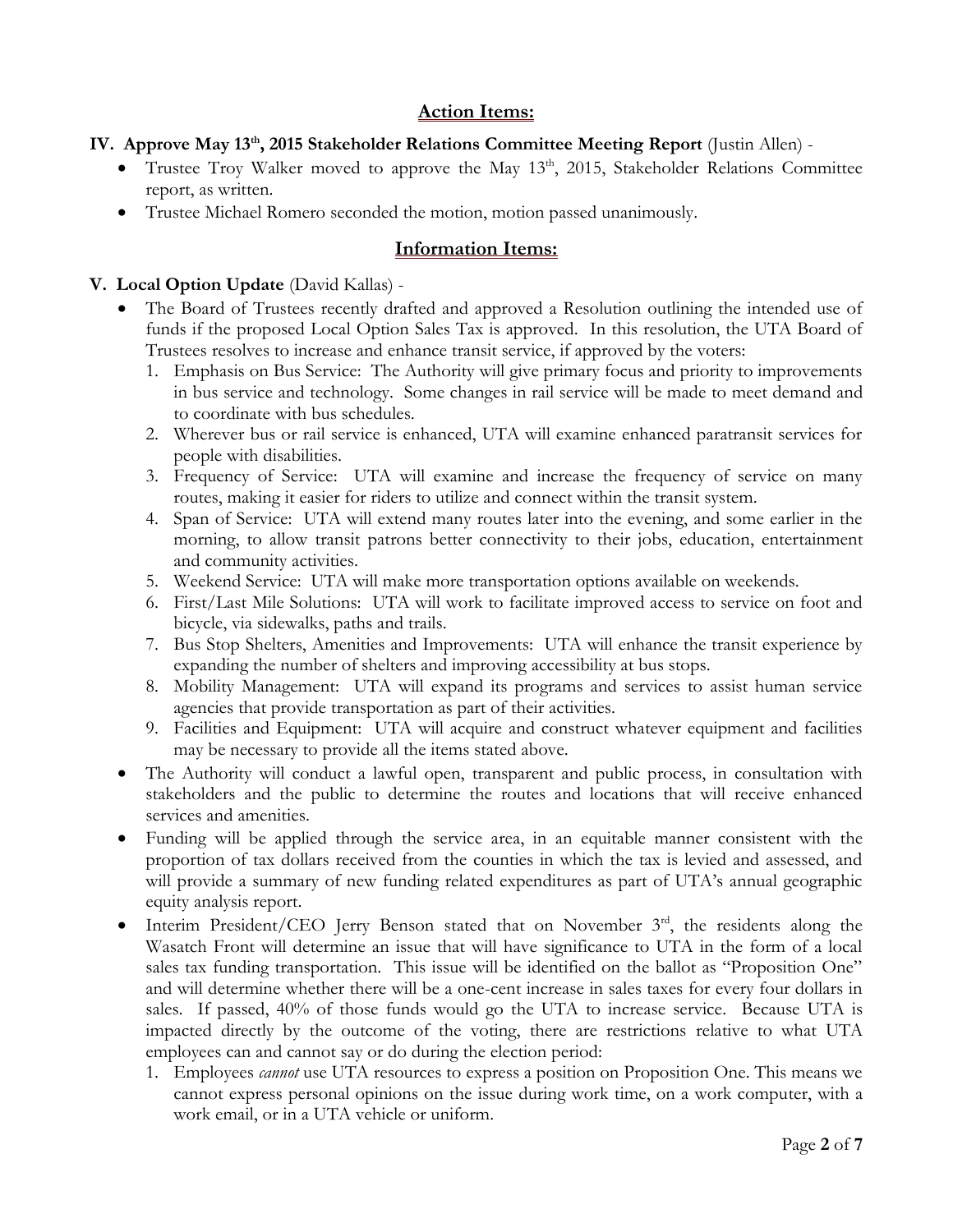- 2. Employees *can* provide facts and information, such as recognition of the issue on the ballot and UTA's plan to use the potential funding for increased service.
- 3. Employees *can* mention that the UTA board passed a resolution which supports using Proposition One funds for increased service; that a public process will take place and input from that process will be used to determine service changes; and that our use of these funds will be transparent.
- 4. Employees *can* vote and encourage others to vote as well.
- Utah County voters will be allowed to vote by mail. Proposition I will appear on a unified ballot with city candidates. However, the county instead of the cities, will print, mail and count the ballots. This will resolve the equal-access concerns. The local option tax is important and it is critical that as many voters as possible participate.
- David Kallas stated that during the last week of September and first week of October, UTA has scheduled public outreach meetings, which will not involve campaigning, in all four counties and also at city meetings and events. These will be UTA public meetings, not Transportation Coalition events. UTA is seeking public feedback regarding this proposal and stating what services will be implemented if they vote for Proposition One.

### **VI. Service Scenario Outreach Update** (Matt Sibul and David Kallas) –

- UTA is required to conduct Public Comment before finalizing any Service Scenarios. Each county is unique and the outreach will be different for each one.
- In Weber County, UTA is discussing the option to piggy-back on to the next Council of Governments (COG) meeting scheduled for early October.
- There has been some discussion regarding an Open House at the Transit Center in Utah County. An additional effort is being made regarding the best way to reach out to Utah County.
- UTA 's Planning Department staff has been meeting with both Salt Lake County and Salt Lake City by attending community council meetings. These individual smaller targeted meetings have been very effective and UTA has been able to address most attendees concerns.
- Currently UTA is collecting public input before drafting any final service scenarios. The Board has given UTA staff direction to gather public input to help refine the service scenarios.
- On an annual basis and partnering with R&R and Dan Jones, UTA conducts a public outreach survey. The sample size for this survey is approximately 600 people. Baseline questions are currently being developed for this survey. This survey is a tool on the website that allows the public to go through and answer questions about some of UTA's services and request what services they would like implemented. Also, they are requested to respond how they would like to see transit's limited resources utilized. There are also questions regarding air quality.
- UTA is working with the League of Cities and Towns and the Department of Transportation regarding this survey. Once in place, this will be pushed out over social media.
- UTA is looking at media advertising. The Radio liners will still be announced for the next few weeks stating that UTA now has additional and improved service on bus, TRAX and Streetcar. There are also announcements on the North Temple billboards.
- Implementing a website stating all the potential service scenarios. It will also contain the survey requesting feedback regarding how they feel about the service options and what improvements they would like to see put into operation. UTA is currently looking at a real-system redesign. Some potential service improvements could include the following:
- Bus Improvements:
	- 1. Added Bus Frequency:
		- a. 33% increase in routes with 15-minute headways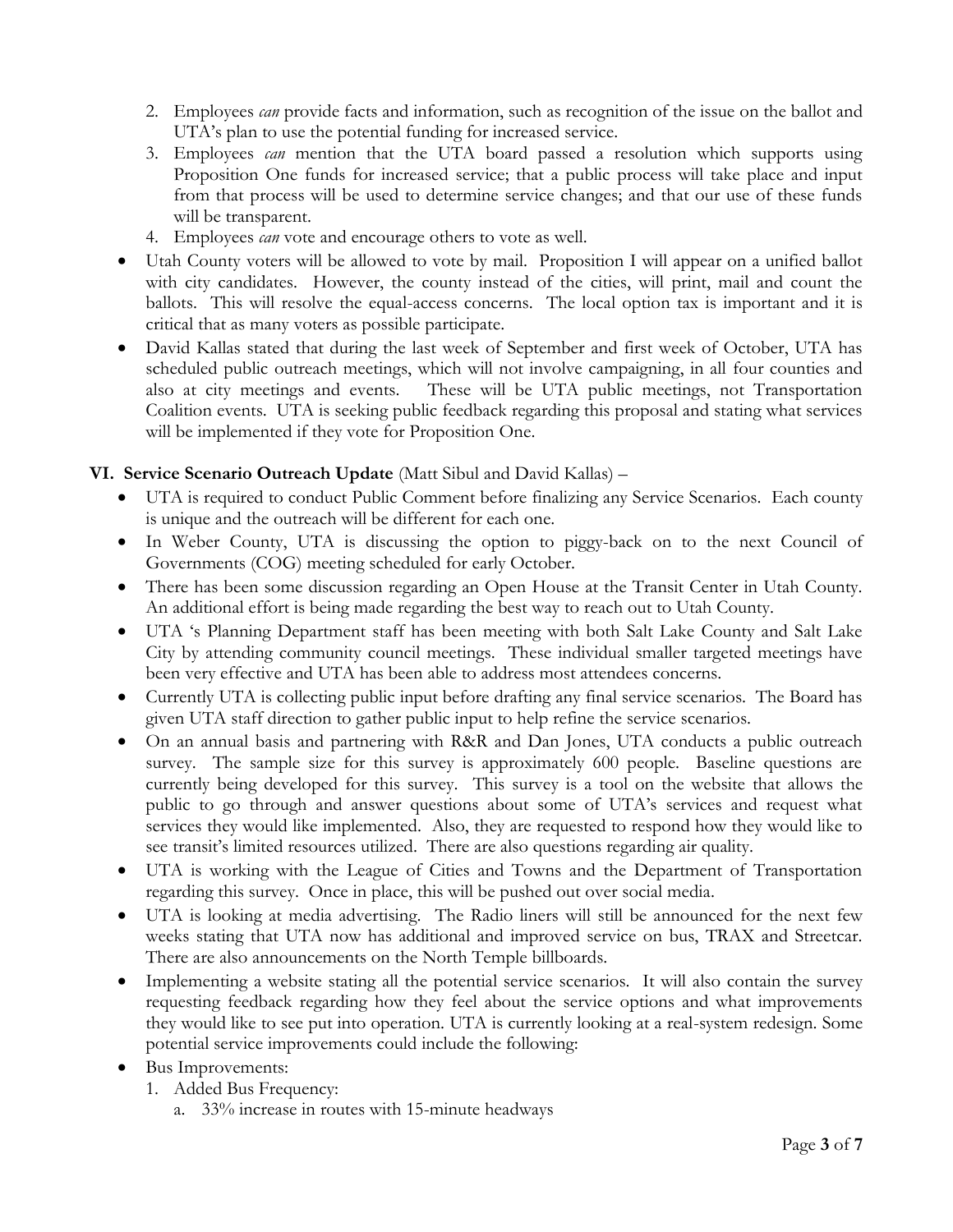- b. 60% increase in routes with 30-minute headways all day
- 2. Longer-Span of Service:
	- a. Extend the time of the last trip to 9:00 p.m. or later on all routes that operate all day
- 3. More Weekend Service:
	- a. 20% more routes operating on Saturday
	- b. 50% more routes operating on Sunday
- 4. More shelters and amenities.
- TRAX and Streetcar Improvements
	- 1. All lines extend Sunday service span to match Saturday
	- 2. Service to Airport hourly overnight service to downtown Salt Lake City (full Green Line with the removal of freight)
	- 3. S-Line: Sufficient double tracking to provide 15-minyte service frequency
- FrontRunner Improvements:
	- 1. 15% more FrontRunner service on weekdays
- First and Last Mile Options:
	- 1. Regional GreenBike System
	- 2. RideVan Plus connections to rail stations
- Other Transit Service Enhancements:
	- 1. Corridor preservation for projects in development
	- 2. 30% more Vanpools
- Service Oriented Capital Investments;
	- 1. Purchase new buses
	- 2. Bus stops, amenities, shared initiatives
	- 3. Wayfinding Improvements
	- 4. Right-of-Way preservation
	- 5. Improved bicycle and pedestrian access.

#### **VII. August 2015 Social Media Report** (Lynze Lenio) –

- Service Enhancements:
	- 1. Increased Sunday TRAX service has been implemented.
	- 2. Extended S-Line Service.
	- 3. More bus service, increased frequency is being rolled-out.
	- 4. In Weber County, UTA has increased bus services on several routes, adding a total of 2,430 miles of service each Saturday. That is equivalent of a one-way trip from Ogden to Ft. Myers, Florida.
	- 5. In Salt Lake County, UTA has added more than 526 hours of new bus service per week. That's the equivalent of watching the Salt Lake Bees play a full nine innings almost 168 times.
- UTA Board Passes Resolution on Service Improvements: During November 2015, residents in Box Elder, Weber, Davis, Tooele, Salt Lake and Utah Counties will vote on whether to approve a local option sales tax increase for transportation. If passed, a portion of the sales tax revenue would be used to improve public transportation in participating counties.
- Back to School:
	- 1. Student pass blog stating new fare pricing for students.-
	- 2. Twitter Chat
	- 3. UTA's Back to School Photo Contest: If a student rides UTA this semester, he or she can send in a photo and enter to win \$50. Photos must show the student riding on a UTA bus or train or standing at a station, platform or stop. Student must be 18 years of age to enter. High school students are not eligible for this contest.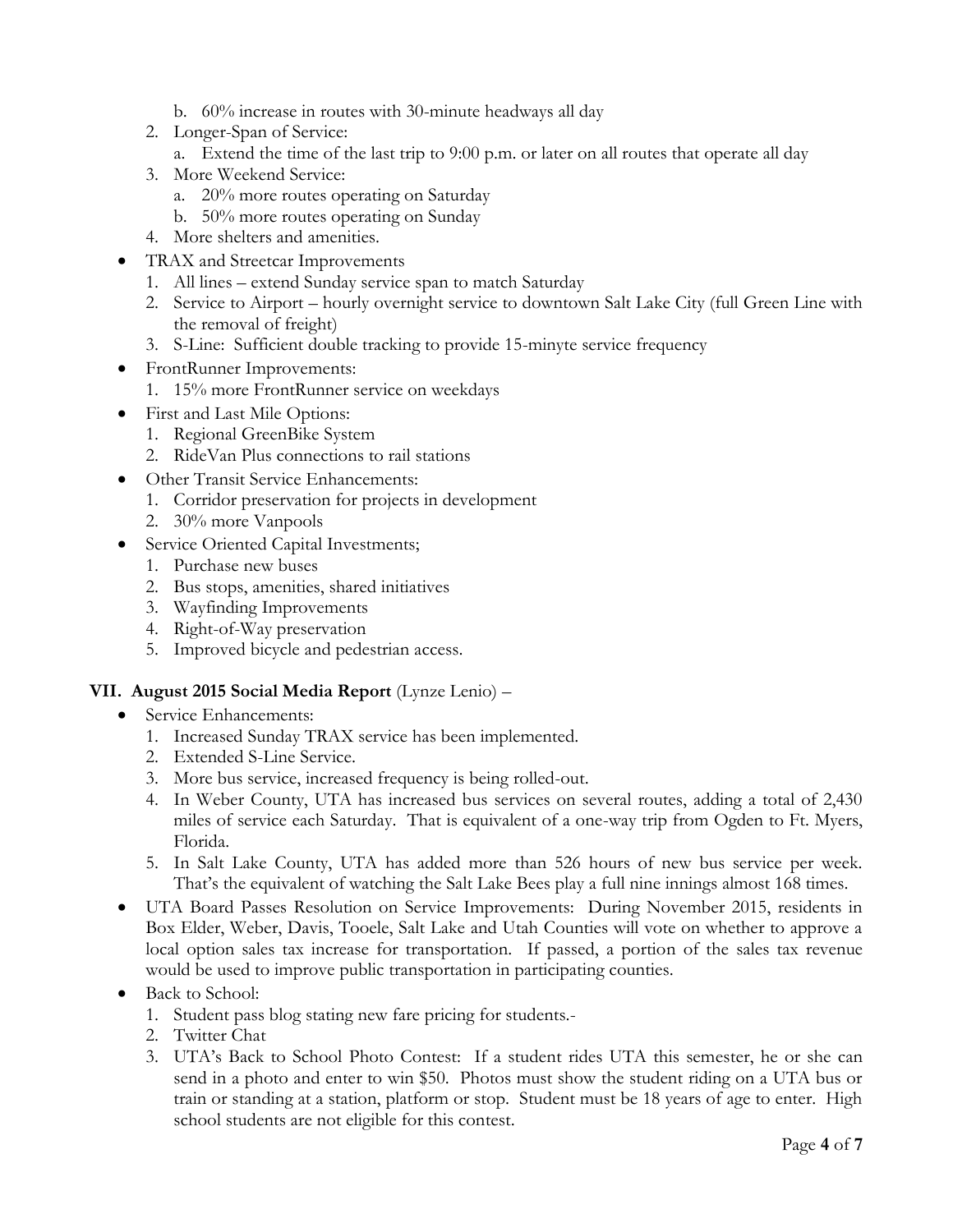- 4. Ticket-as-fare promotion (University of Utah events)
- August Twitter Follower Growth: During August, UTA saw an increase of 638 followers for a total of 18,343.
- Most Popular Twitter Links for August:
	- 1. August 3<sup>rd</sup>: UTA fare inspectors will check riders for fare on trains and buses (199 clicks).
	- 2. August  $11^{th}$ : Tell us where UTA should improve (81 clicks).
	- 3. August  $12^{th}$ : UTA CEO Michael Allegra to retire (55 clicks).
	- 4. August  $25^{th}$ : New student pass pricing for Salt Lake Community College (21 clicks).
	- 5. August  $18^{th}$ : Extended Sunday hours on TRAX (10 clicks).
- Facebook Growth: During August, UTA gained 153 new Facebook followers, for a total of 9,718.
- Top Five (5) Facebook Posts:
	- 1. August 3<sup>rd</sup>: Fare Inspectors (4.2K reached, 160 likes, comments or shares).
	- 2. August 12<sup>th</sup>: Extended TRAX service (3.4K reached, 403 likes, comments or shares).
	- 3. August  $12<sup>th</sup>$ : Michael Allegra's retirement (3.2K reached, 106 likes, comments or shares).
	- 4. August  $13<sup>th</sup>$ : Increased bus service  $(3.0K$  reached,  $154$  likes, comments or shares).
	- 5. August 6<sup>th</sup>: Tour of Utah detours (2.5K reached, 49 likes, comments or shares).
- **Action Item: The Stakeholder Relations Committee suggested that UTA allocate additional funding to the PR/Marketing Department during 2016 in order to increase social media advertising.**

### **VIII. Green Bike Placement Expansion** (Jennifer McGraff) –

- GREENbike is a nonprofit bike sharing program is a great way to get from a bus stop, TRAX line or FrontRunner station to your destination.
- The program recently kicked off its third season, with more than 150 bikes available at 25 downtown locations. All GREENbike kiosks are located within walking distance of a UTA rail line or bus stop, providing a convenient way to cover the ground between public transit and the customer's starting or ending point.
- "GREENbike is a key component in reducing barriers to public transit. UTA is partner, sponsor and a friend in transportation."
- Using GREENbike is simple. Just sign up for a short-term or annual membership. This allows you to check out a bike from any GREENbike station for 30 minutes. Fees are charged for longer usage periods.
- GREENbike is a non-profit, public/private partnership supported by UTA, Salt Lake City, the Salt Lake Chamber of Commerce, the Salt Lake City Downtown Alliance, Visit Salt Lake, the Wasatch Front Regional Council, the Utah Department of Transportation, SelectHealth and private sponsors.
- "Active Transportation" supports one of the UTA Board Goals:
	- 1. Develop recommendations for a comprehensive First Mile/Last Mile Strategy by 2014.
	- 2. Increased Ridership Goals.
	- 3. Support FY 2015 Customer and Stakeholder Satisfaction Goal.
- Reasons to Implement GreenBike:
	- 1. Health and Safety
	- 2. Transportation Choices
	- 3. Economic Development
	- 4. Improved Air Quality
- GreenBike Regionalization and Public Transportation:
	- 1. 62% are more likely to use other public transit services because of GreenBike.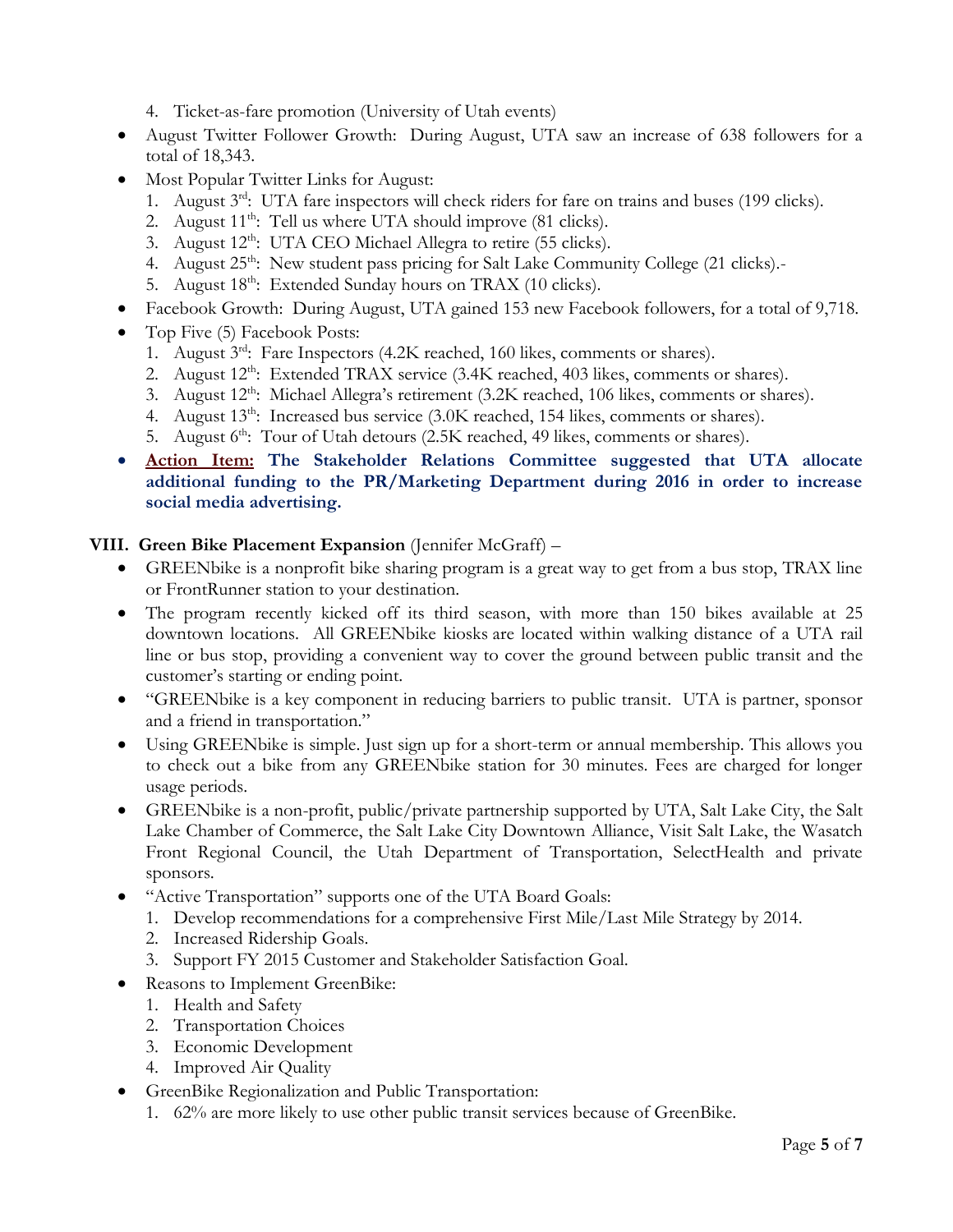- 2. 96% indicated that GreenBike is an enhancement to the public transit system.
- 3. 79% stated that the GreenBike inspired them to take fewer trips in their personal vehicle.
- 4. 87% transit system expansion resulted in ridership increasing by 184%.
- GreenBike Expansion:
	- 1. A new station is planned during 2016 for the North Temple Commuter Rail Station.
	- 2. UTA will continue sponsorship of the Salt Lake Central GreenBike station at FrontLines Headquarters.
	- 3. UTA has also proposed the location of an additional station at FrontLines Headquarters.
	- 4. For each GreenBike station that UTA sponsors, the cost is approximately \$25,000 each for a three-year timeframe.
- GreenBike Across the Region:
	- 1. Driven by other stakeholders including the mayors of Provo and Orem cities.
	- 2. Determine goals and desired outcomes for a regional bike sharing system.
	- 3. Assess pros and cons of potential governance structures and their policy implications.
	- 4. Provide a governance structure recommendation for UTA's service region.
- What is the First and Last Mile?
	- 1. The toughest "mile" in transportation.
	- 2. Journey from Home to transit station and then from the transit station to final destination. Then reverse the process when traveling home.
- First/Last Mile Phase I Strategy Recommendations:
	- 1. Implement Way-finding and information.
	- 2. Bicycle Network improvements.
	- 3. Pedestrian Network Improvement
	- **4. Bike Share Stations**
	- 5. Car Share Stations
	- 6. Access Connections
	- 7. Crossing Treatments
	- 8. Rail and Bus Stop Enhancements
	- 9. Shuttles (including current UTA shuttle programs, i.e., Vanpool, Vanpool Shuttles, RideVan Plus).
- **Action Item: GreenBike Partnerships and Transit Passes: UTA is partnering with the VOLPE Institute to produce a proof-of-concept pilot to test a joint EFC/GreenBike card. This would provide a seamless transportation pass that would be valid on bus, trains, GreenBike, Enterprise car share etc.**
- **Action Item: Trustee Troy Walker would like to earnestly discuss with the Planning Department what steps would be necessary to get GREENbike stations at the Draper FrontRunner Station. Several businesses in that area would like to have stations that would connect to the Draper Station.**

### **IX. Liaison, Conference and External Committee Reports** (Justin Allen) –

- Committee on Accessible Transportation (CAT): Trustee Michael Romero reported that interviews are currently being conducted for a new Chair and Vice Chair of the Advisory Committee.
- Local Option: Trustee Troy Walker stated that the more "Town Hall" meetings that UTA could schedule to discuss expanded service would be very supportive to the success of Proposition I passing the vote in November.
- Social Media Website: Erika Shubin reported that the PR/Marketing Department is currently updating the Social Media Website, routing software and also adding staff.